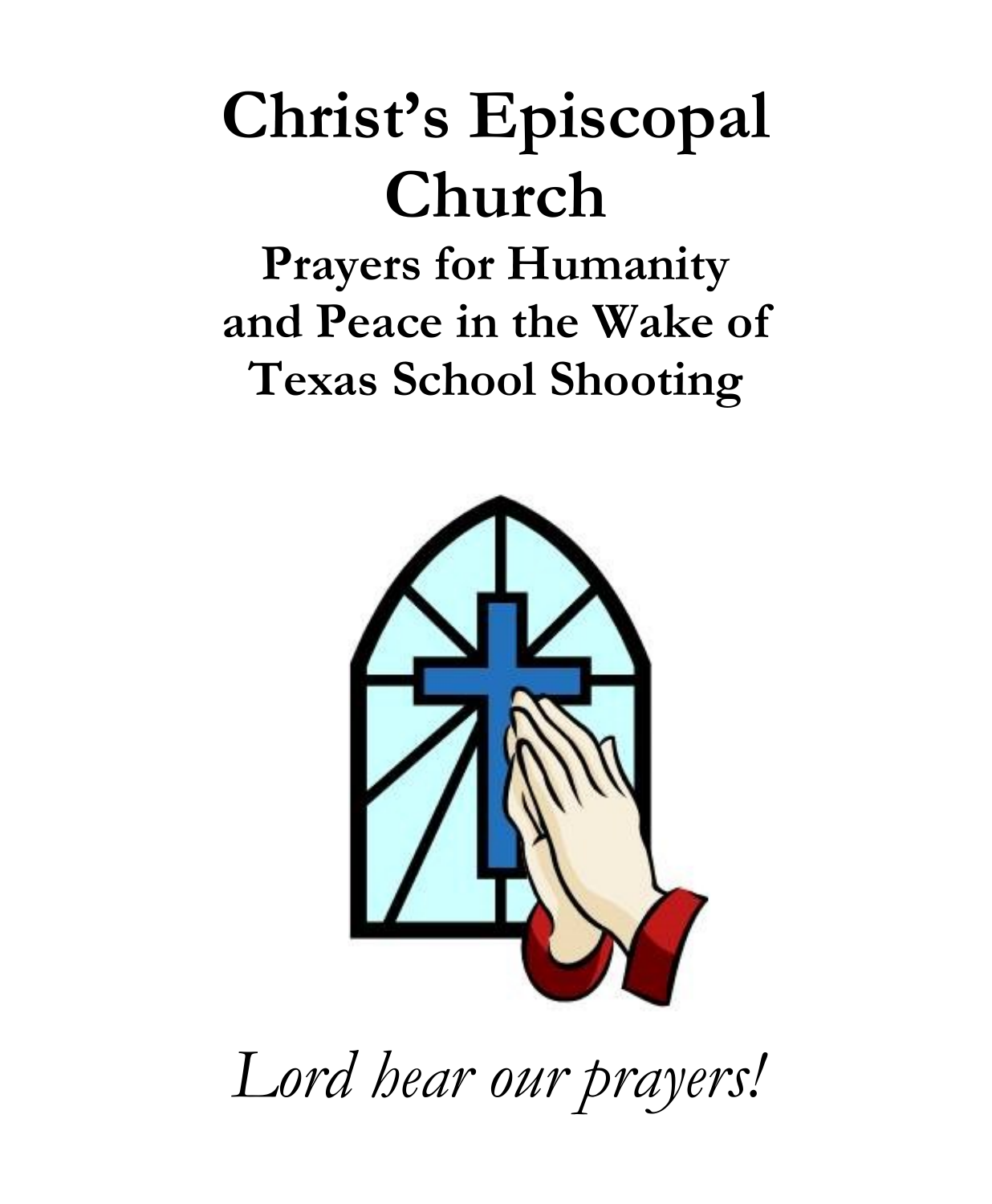## **WELCOME TO CHRIST'S EPISCOPAL CHURCH**

PUBLIC SERVICE OF HOPE & HEALING MAY 26, 2022 • 6:30 PM



*A candle is lit and silence is kept*

#### **A prayer for Uvalde from the Bishop of the Diocese of West Texas.**

O God our Father, whose beloved Son took children into his arms and blessed them: Give us grace to entrust your beloved children of Uvalde to your everlasting care and love, and bring them fully into your heavenly kingdom. Pour out your grace and loving-kindness on all who grieve; surround them with your love; and restore their trust in your goodness. We lift up to you our weary, wounded souls and ask you to send your Holy Spirit to take away the anger and violence that infects our hearts, and make us instruments of your peace and children of the light. In the Name of Christ who is our hope, we pray. Amen.

*A candle is lit and silence is kept*

#### **A prayer by Henri J.M. Nouwen**

Lord Jesus,

Master of both the light and the darkness, send your Holy Spirit of comfort in the aftermath of this most recent school shooting.

We who have so much to do and so much on our minds are truly broken help us reach out to you, to seek quiet spaces to hear your voice.

We who are anxious over many things look forward to your coming among us. We who are blessed in so many ways long for the complete joy of your kingdom.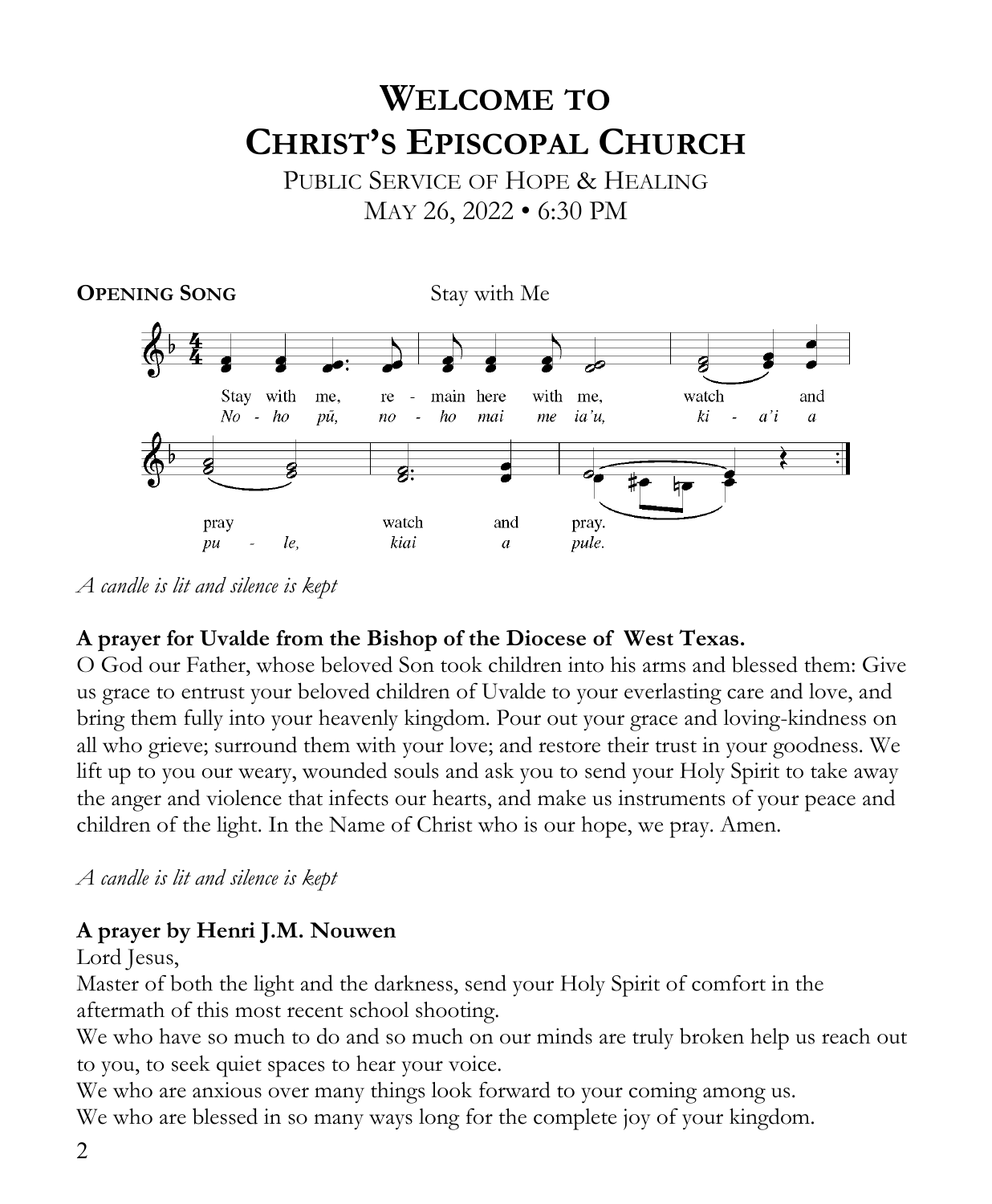We who are taking action seek your guidance. We are your people, walking in darkness, yet seeking the light. To you we say, "Come Lord Jesus!' Amen.

*A candle is lit and silence is kept*

#### **A Prayer for a Child Who Dies by Violence**

Loving God, Jesus gathered your little ones in his arms and blessed them. Have pity on those who mourn for these children, innocents slaughtered by the violence of our fallen world. Be with us as we struggle with the mysteries of life and death; in their pain, bring your comfort, and in our sorrow, bring your hope and your promise of new life, in the name of Jesus our Savior. Amen.

*A candle is lit and silence is kept*

#### **After a Violent Act**

Almighty and merciful God, whose only Son came to preach peace to the nations: Hear us, we beseech You, and comfort us with Your steady Hand, as we come before You this [day/night] in the wake of unspeakable violence. In a world that seems hopeless, help us to remember that our hope rests always in You, and in the resurrection of Your Son our Lord Jesus Christ, who lives and reigns with You and the Holy Spirit, one God, forever and ever. Amen.

#### *A candle is lit and silence is kept*

#### **From Episcopal Relief and Development**

O God of Abundant love, in the aftermath of another horrific act of violence, we pray for blessing and healing in the Uvalde, Texas community. We pray for the innocent lives lost, their loved one and all who were present during the attack and who are grappling with its aftermath. Inspire each of us to act with prophetic love so that violence has not place to grown in this world.

#### *A candle is lit and silence is kept*

#### **In Times of Conflict –** *Book of Common Prayer 824*

O God, you have bound us together in a common life. Help us, in the midst of our struggles for justice and truth, to confront one another without hatred or bitterness, and to work together with mutual forbearance and respect; through Jesus Christ our Lord. *Amen*.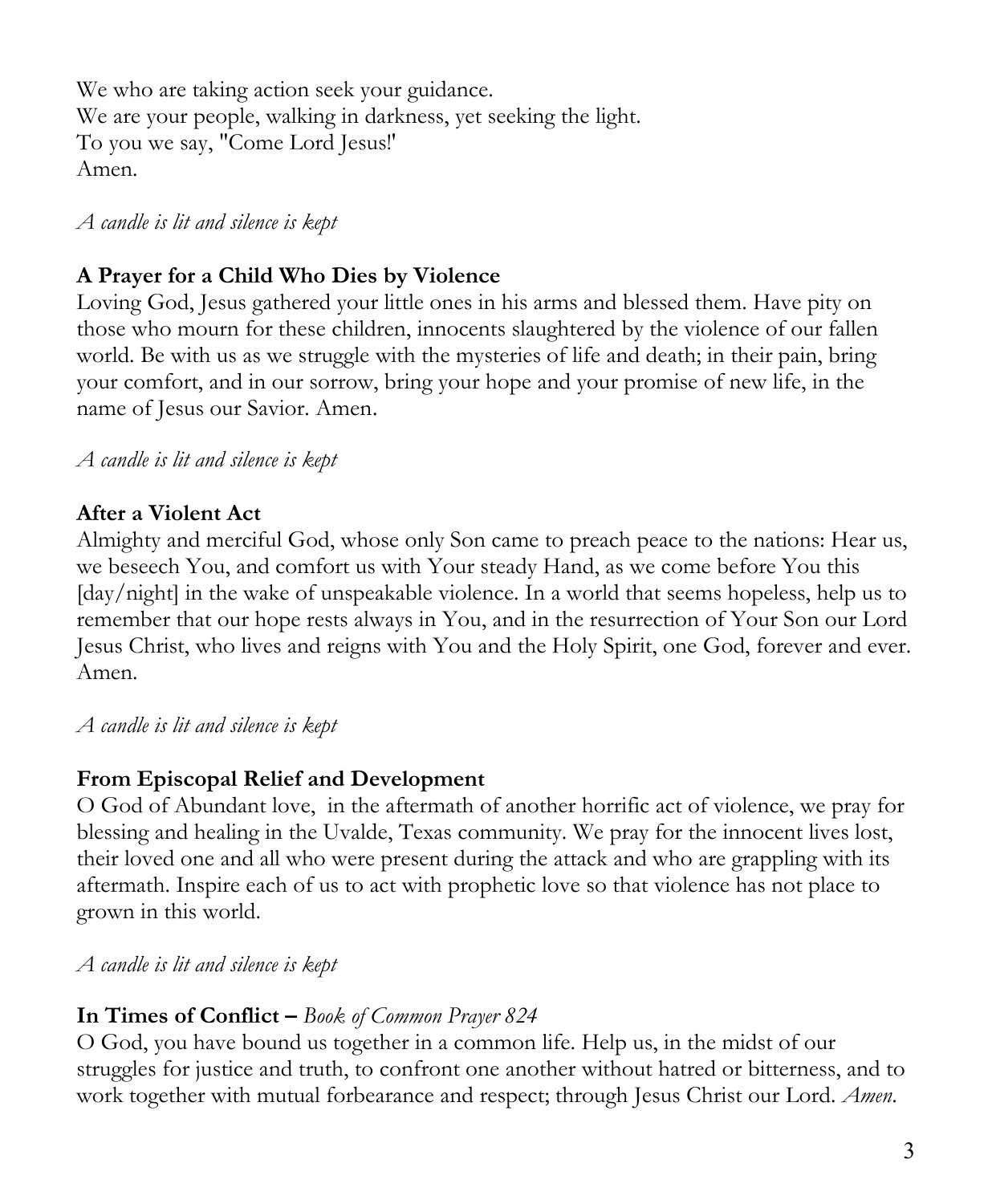#### *A candle is lit and silence is kept*

#### **A Prayer for the Human Family –** *Book of Common Prayer, pg. 815*

O God, you made us in your own image and redeemed us through Jesus your Son: Look with compassion on the whole human family; take away the arrogance and hatred which infect our hearts; break down the walls that separate us; unite us in bonds of love; and work through our struggle and confusion to accomplish your purposes on earth; that, in your good time, all nations and races may serve you in harmony around your heavenly throne; through Jesus Christ our Lord. Amen.

#### *A candle is lit and silence is kept*

#### **For Young Persons –** *Book of Common Prayer, pg. 829*

God our Father, you see your children growing up in an unsteady and confusing world: Show them that your ways give more life than the ways of the world, and that following you is better than chasing after selfish goals. Help them to take failure, not as a measure of their worth, but as a chance for a new start. Give them strength to hold their faith in you, and to keep alive their joy in your creation; through Jesus Christ our Lord. *Amen*.

#### *A candle is lit and silence is kept*

#### **On the Occasion of a Disaster** *– Holy Women, Holy Men: Celebrating the Saints (Church Publishing: New York), page 733*

Compassionate God… Draw near to us in this time of sorrow and anguish, comfort those who mourn, strengthen those who are weary, encourage those in despair, and lead us all to fullness of life; through the same Jesus Christ, our Savior and Redeemer, who lives and reigns with you, in the unity of the Holy Spirit, God for ever and ever. Amen

#### *A candle is lit and silence is kept*

**A Prayer for First Responders** *- Adapted from the Book of Blessings, #587, by Diana Macalintal* Blessed are you, Lord, God of mercy, who through your Son gave us a marvelous example of charity and the great commandment of love for one another. Send down your blessings on these your servants, who so generously devote themselves to helping others. Grant them courage when they are afraid, wisdom when they must make quick decisions, strength when they are weary, and compassion in all their work. When the alarm sounds and they are called to aid both friend and stranger, let them faithfully serve you in their neighbor. We ask this through Christ our Lord. Amen.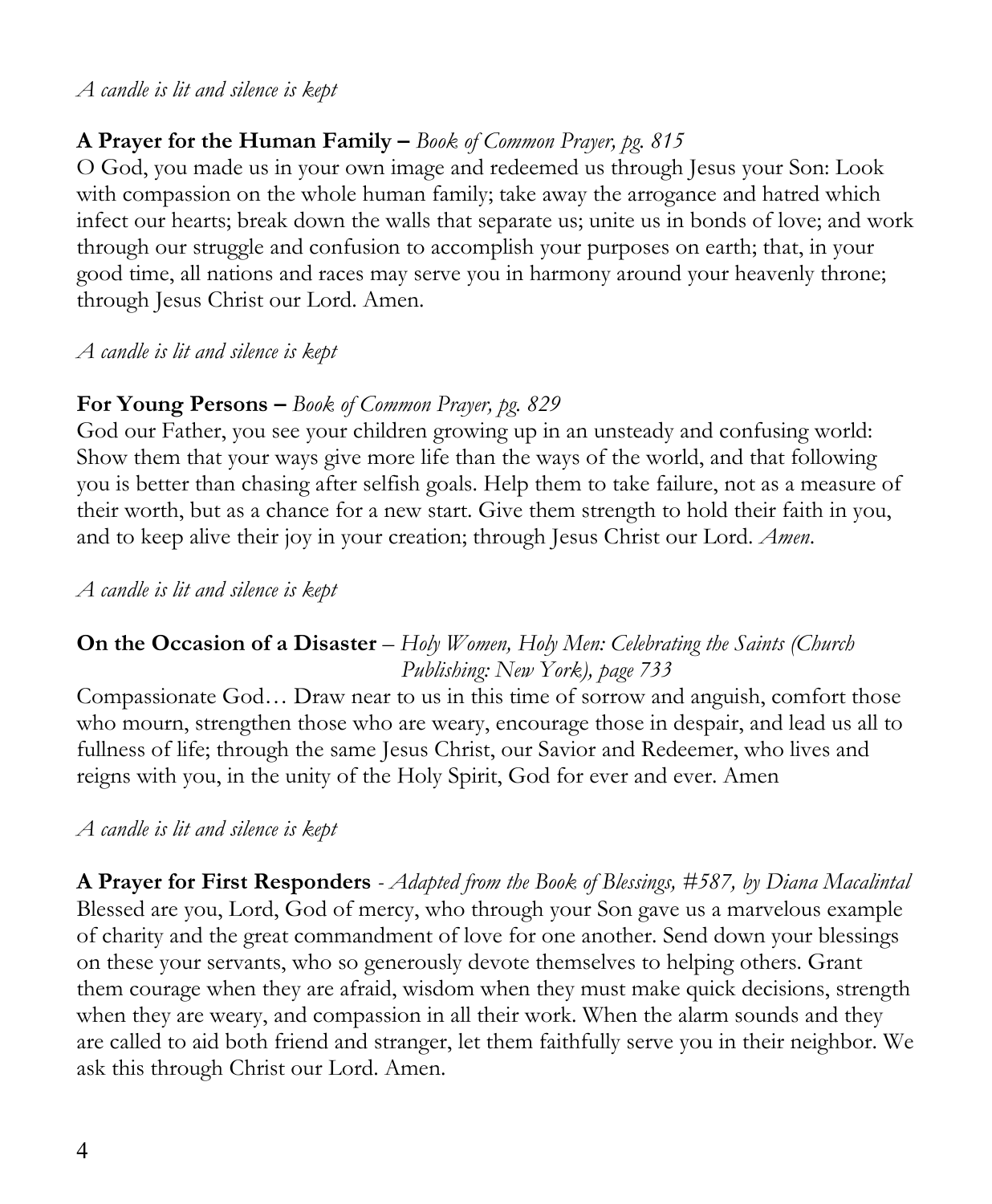**OPENING SONG** I Believe in the Sun Mark Miller *Michael Jordan, soloist*

*A candle is lit and silence is kept*

#### **A Prayer for Reconciliation and Forgiveness –** *The Episcopal Church*

God of compassion, you have reconciled us in Jesus Christ who is our peace: Enable us to live as Jesus lived, breaking down walls of hostility and healing enmity. Give us grace to make peace with those from whom we are divided, that, forgiven and forgiving, we may ever be one in Christ; who with you and the Holy Spirit reigns for ever, one holy and undivided Trinity. Amen.†

*A candle is lit and silence is kept*

#### **For People Harmed by Gun Violence –** *Common Prayer for Children and Families, pg. 112*

Loving Lord, Source of all healing, you weep when love gives way to hatred, and our souls, once again, weep for those harmed by gun violence; where weapons replace prayers, where peace is overcome with anger, may our heart grow bold, and may our communities be transformed by our actions and our voices, working through the power of your Holy Spirit. Amen.

*A candle is lit and silence is kept*

#### **For Guidance –** *Book of Common Prayer, pg. 832*

Direct us, O Lord, in all our doings with *thy* most gracious favor, and further us with *thy*  continual help; that in all our works begun, continued, and ended in *thee*, we may glorify *thy*  holy Name, and finally, by *thy* mercy, obtain everlasting life; through Jesus Christ our Lord. *Amen*.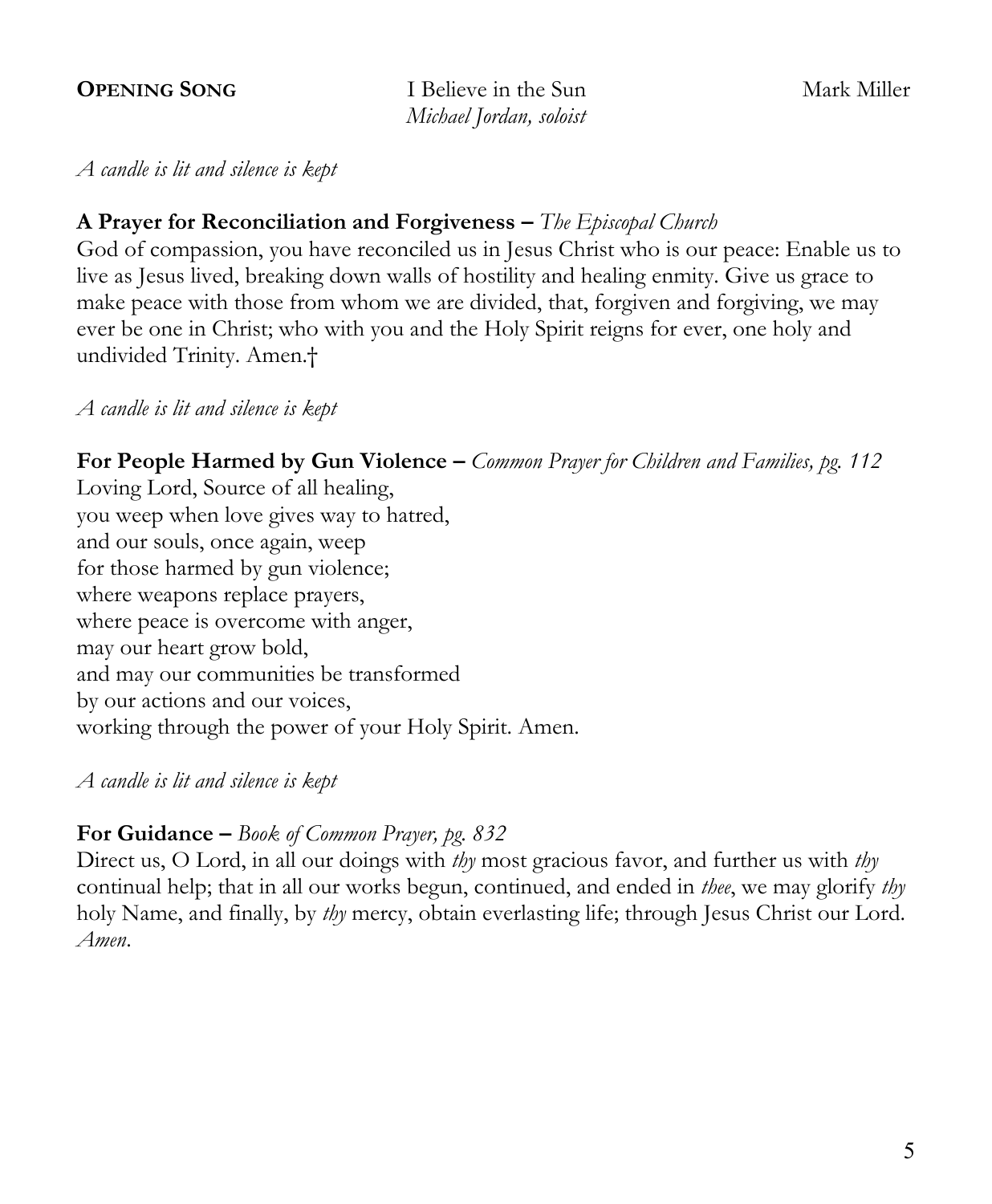#### *A candle is lit and silence is kept*

#### **For Protection –** *Book of Common Prayer, pg. 832*

Assist us mercifully, O Lord, in these our supplications and prayers, and dispose the way of *thy* servants towards the attainment of everlasting salvation; that, among all the changes and chances of this mortal life, they may ever be defended by *thy* gracious and ready help; through Jesus Christ our Lord. *Amen*.

*A candle is lit and silence is kept*

#### **For Quiet Confidence –** *Book of Common Prayer, pg. 832*

O God of peace, *who hast* taught us that in returning and rest we shall be saved, in quietness and in confidence shall be our strength: By the might of *thy* Spirit lift us, we pray *thee*, to *thy*  presence, where we may be still and know that *thou art* God; through Jesus Christ our Lord. *Amen.*

*A candle is lit and silence is kept*

#### **A Prayer for One Who Has Killed**

Holy God, we lift into the light of your justice the one who has taken the life of your children. Where our hearts are stone return to us hearts of flesh; that grief may not swallow us up, but new life find us through Jesus the crucified, with whom we are raised by your power. Amen.

*A candle is lit and silence is kept*

**Prayer for those who Influence Public Opinion –** *Book of Common Prayer, pg. 827* Almighty God, you proclaim your truth in every age by many voices: Direct, in our time, we pray, those who speak where many listen and write what many read; that they may do their part in making the heart of this people wise, its mind sound, and its will righteous; to the honor of Jesus Christ our Lord. *Amen.*

*A candle is lit and silence is kept*

#### **For Guidance –** *Book of Common Prayer, pg. 832*

6 *Amen*.O God, by whom the meek are guided in judgment, and light *riseth* up in darkness for the godly: Grant us, in all our doubts and uncertainties, the grace to ask what *thou wouldest* have us to do, that the Spirit of wisdom may save us from all false choices, and that in *thy* light we may see light, and in *thy* straight path may not stumble; through Jesus Christ our Lord.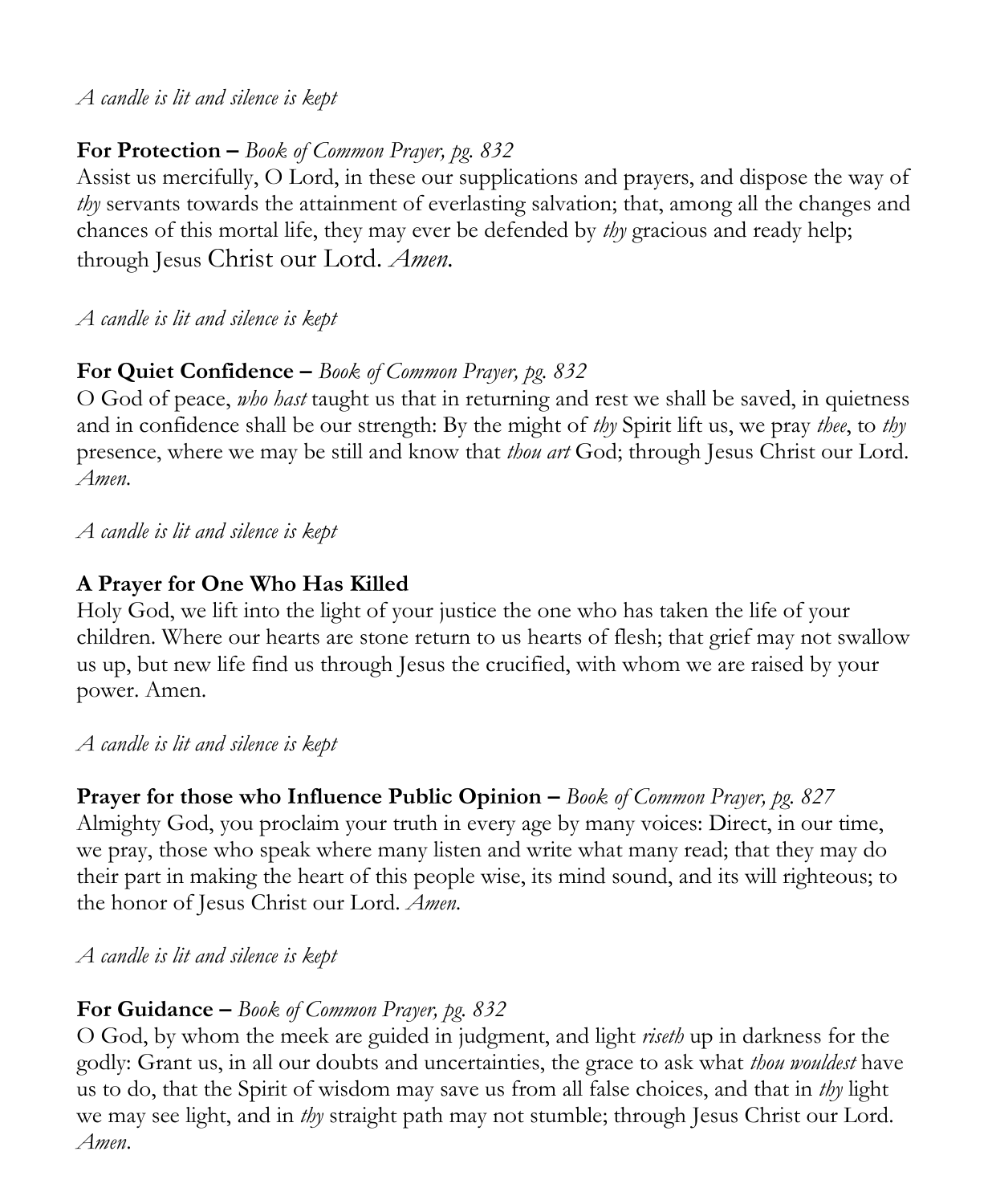#### *A candle is lit and silence is kept*

### **A Prayer for One Who Has Killed**

Holy God, we lift into the light of your justice the one who has taken the life of your children. Where our hearts are stone return to us hearts of flesh; that grief may not swallow us up, but new life find us through Jesus the crucified, with whom we are raised by your power. Amen.

*A candle is lit and silence is kept*

**For our Enemies –** *Book of Common Prayer, pg. 816* O God, the Father of all, whose Son commanded us to love

our enemies: Lead them and us from prejudice to truth; deliver them and us from hatred, cruelty, and revenge; and in your good time enable us all to stand reconciled before you; through Jesus Christ our Lord. *Amen.*

#### **A Prayer attributed to St. Francis –** *Book of Common Prayer, pg. 833 Prayed together*

**Lord, make us instruments of your peace. Where there is hatred, let us sow love; where there is injury, pardon; where there is discord, union; where there is doubt, faith; where there is despair, hope; where there is darkness, light; where there is sadness, joy.** 

**Grant that we may not so much seek to be consoled as to console; to be understood as to understand; to be loved as to love. For it is in giving that we receive; it is in pardoning that we are pardoned; and it is in dying that we are born to eternal life. Amen.**

*The service concludes in silence—people may remain in quiet prayer as long a you would like.*